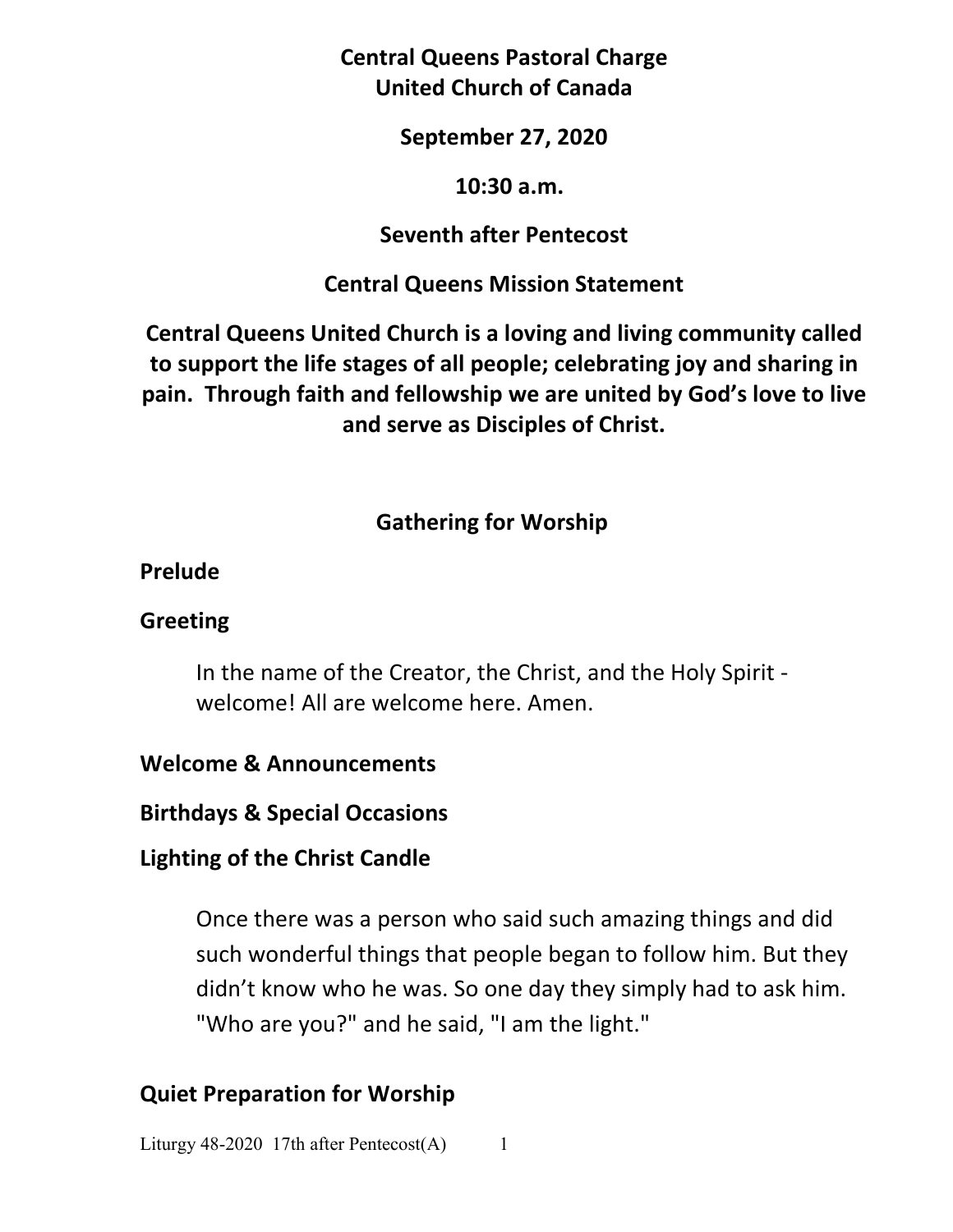# **Bible Presentation**

#### **Introit**

### **Call to Worship**

 When the people of Israel were thirsty, God provided water in the wilderness.  **Praise God for the water of life.**  When people were lost without direction, Jesus came to show the way. **Praise God for the water of life.**  When we cry out in need, God listens to us, and responds.  **Praise God for the water of life.**  Come, let us worship God!

**Hymn** "Come and Seek the Ways of Wisdom" MV #10

#### **Prayer of Approach**

 **As Jesus emptied himself to be one with your will, we too seek such a deep still point in our souls, O God. May we learn to let go of all distractions that hinder us from being one with you. As we see ourselves surrounded by the truth of your presence, may we see ourselves as you saw us when you created us in your image. May this worship remind us of who we are and what you call us to be as we celebrate our faith, as we affirm the joy of being in your presence and as we offer all our praise and humble devotion.** 

*We share in the ancient prayer Jesus prayed ...*

 **Lord's Prayer** 

 **Our Father, who art in heaven, hallowed be thy name.**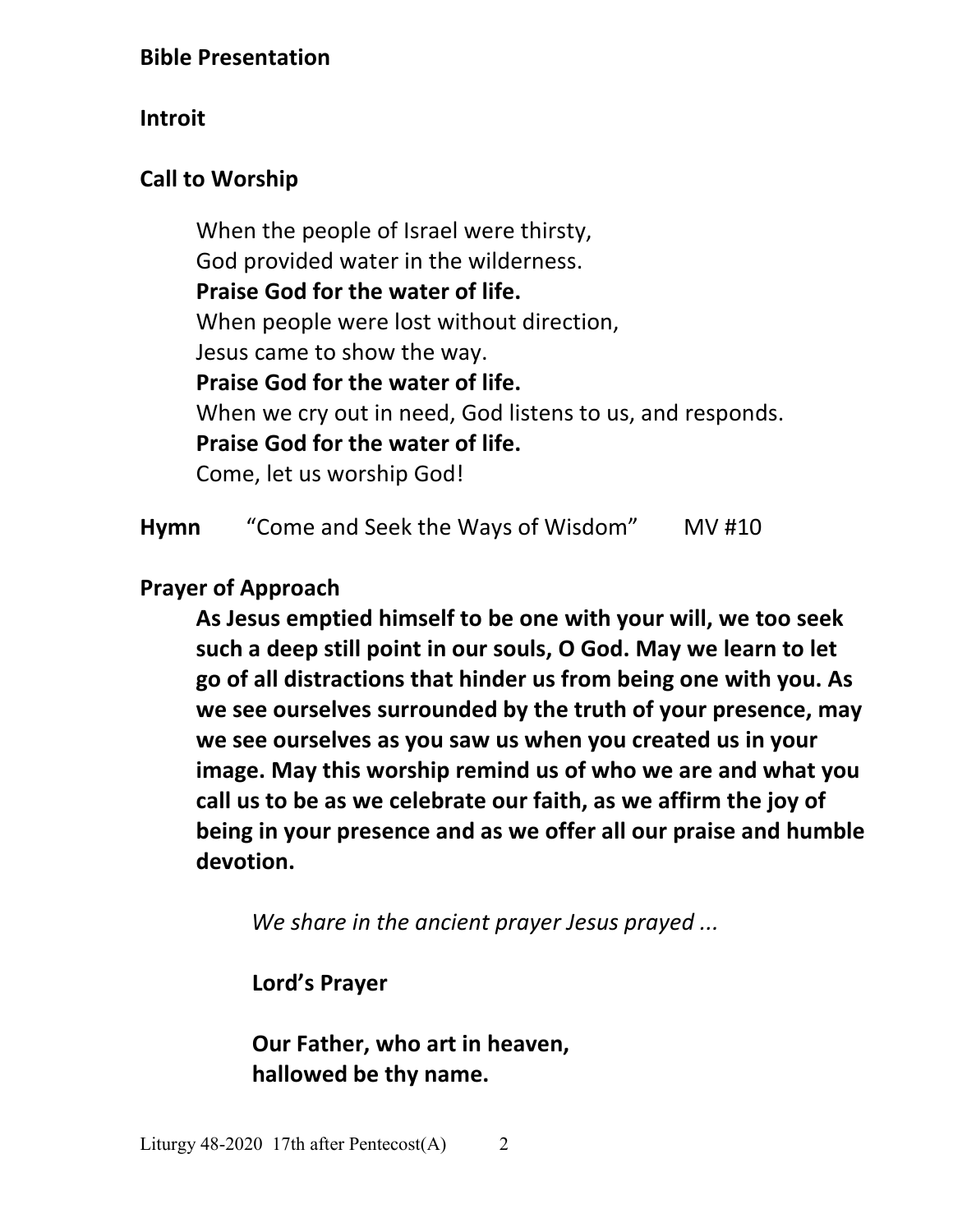**Thy Kingdom come, thy will be done on earth, as it is in heaven. Give us this day our daily bread; and forgive us our trespasses, as we forgive those who trespass against us; and lead us not into temptation, but deliver us from evil. For thine is the kingdom, the power, and the glory, for ever and ever. Amen.** 

| Psalm 78:1-4, 12-16 |                                  | VU #792 Parts One and Two |
|---------------------|----------------------------------|---------------------------|
| <b>Hymn</b>         | "Your Love is Amazing"           | MV #26                    |
| All God's Children  |                                  |                           |
| <b>Hymn</b>         | "Your Love is Amazing"           | MV #26                    |
|                     | <b>Presentation of Our Gifts</b> |                           |

#### **Offertory Invitation**

 God provides us with more than we can ever imagine. Let us show our thanks and give an offering to God. We give as we are able. We give as we are called.

| <b>Offertory</b>                | "What Can I Do?" | MV #191 |
|---------------------------------|------------------|---------|
| <b>Presentation of Offering</b> |                  |         |
| <b>Offertory Prayer</b>         |                  |         |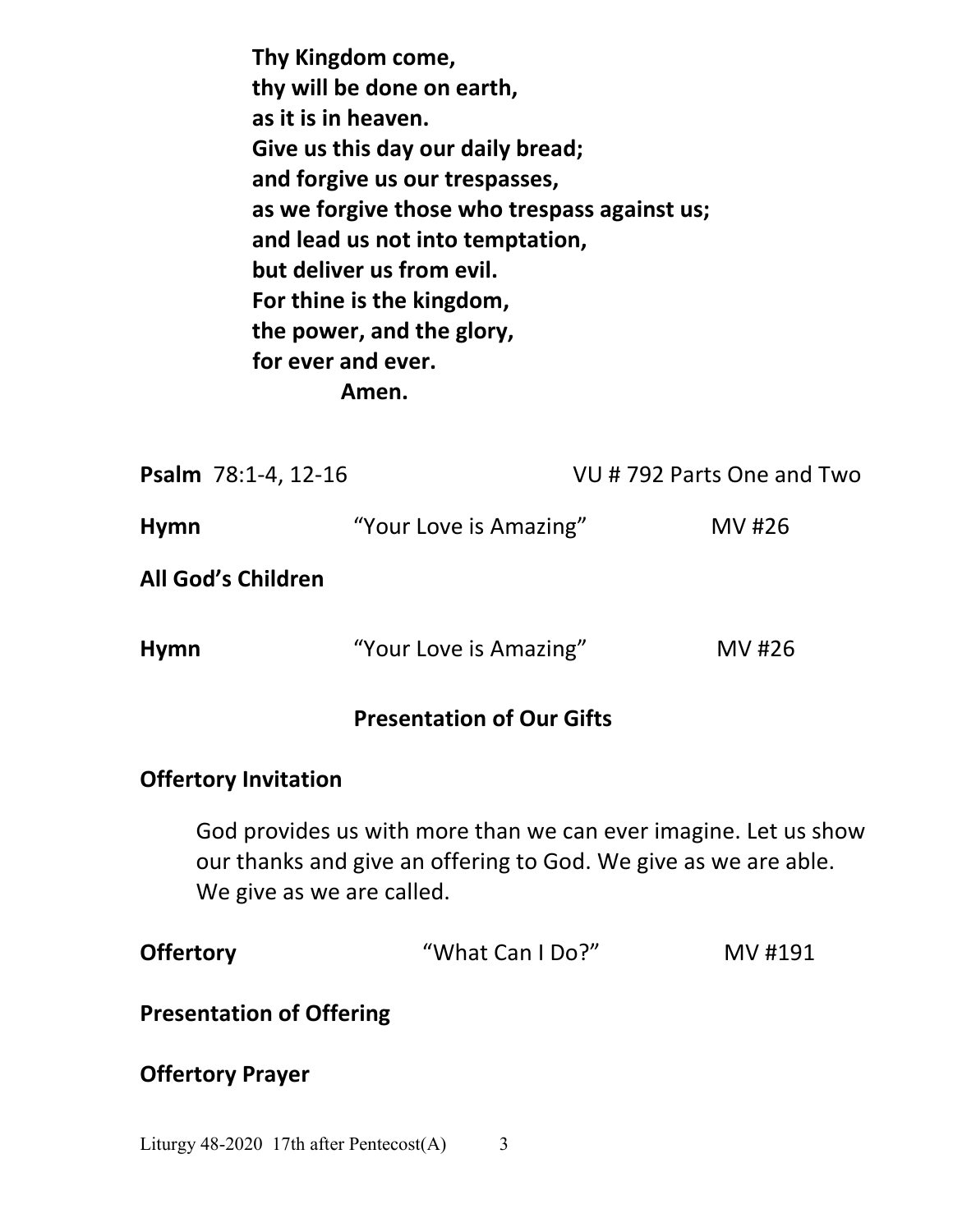**Creator God, you nurture us with the abundance of your creation. You have blessed us with talents and gifts that enable us to celebrate life. For all these, we are truly thankful, O God. Out of gratitude, we offer what we have already given in full. May our offerings as, well as our heart and soul, express your loving kindness in the ministry of Central Queens. Bless our offerings, O God of love and mystery, that our sisters and brothers in our community and around the world may know your unconditional love. Amen.** 

#### **Listening for the Word**

#### **Sacred Reading**

#### **Exodus 17:1-17**

From the wilderness of Sin the whole congregation of the Israelites journeyed by stages, as the LORD commanded. They camped at Rephidim, but there was no water for the people to drink. The people quarreled with Moses, and said, "Give us water to drink." Moses said to them, "Why do you quarrel with me? Why do you test the LORD?" But the people thirsted there for water; and the people complained against Moses and said, "Why did you bring us out of Egypt, to kill us and our children and livestock with thirst?" So Moses cried out to the LORD, "What shall I do with this people? They are almost ready to stone me." The LORD said to Moses, "Go on ahead of the people, and take some of the elders of Israel with you; take in your hand the staff with which you struck the Nile, and go. I will be standing there in front of you on the rock at Horeb. Strike the rock, and water will come out of it, so that the people may drink." Moses did so, in the sight of the elders of Israel. He called the place Massah and Meribah, because the Israelites quarreled and tested the LORD, saying, "Is the LORD among us or not?"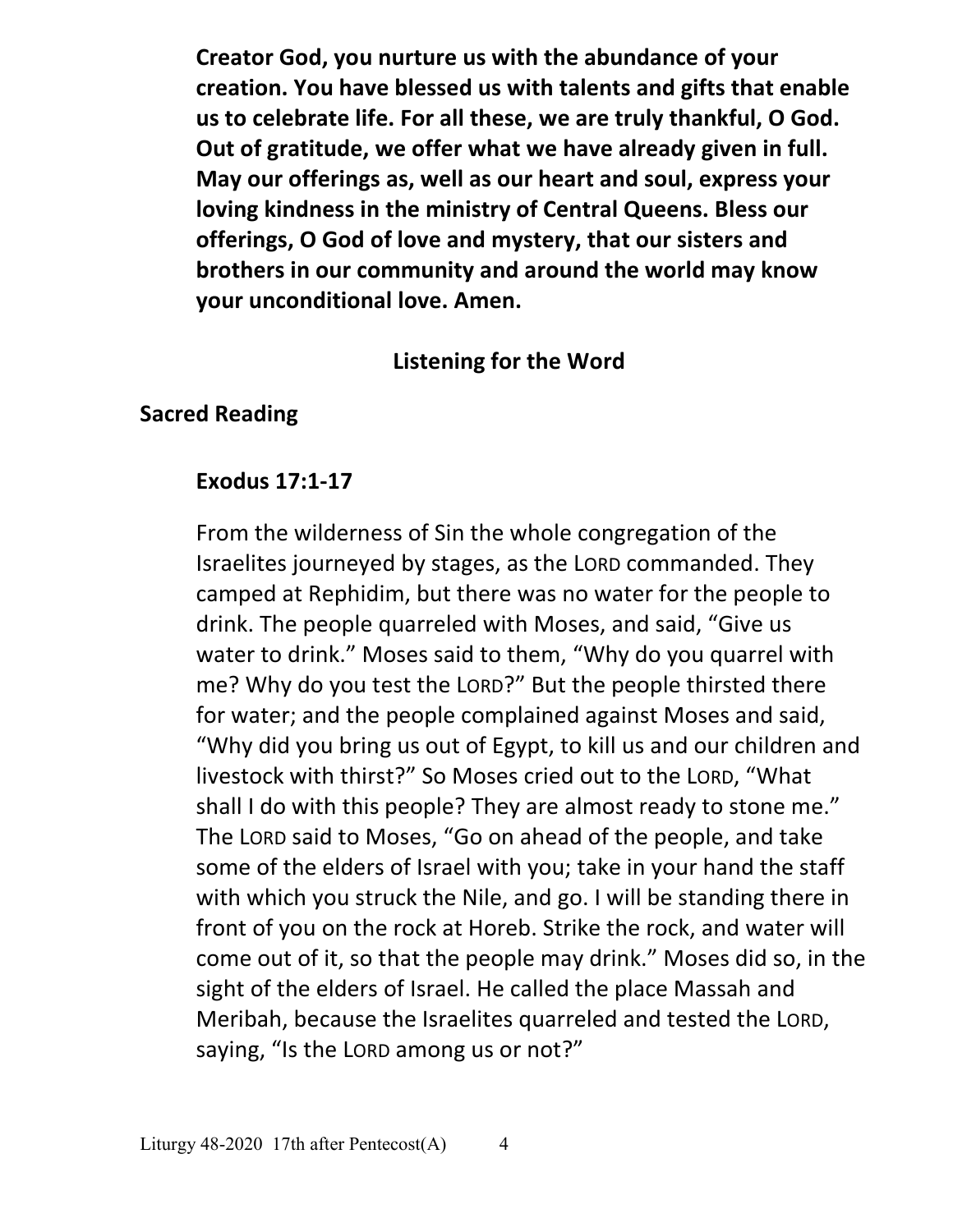Then Amalek came and fought with Israel at Rephidim. Moses said to Joshua, "Choose some men for us and go out, fight with Amalek. Tomorrow I will stand on the top of the hill with the staff of God in my hand." So Joshua did as Moses told him, and fought with Amalek, while Moses, Aaron, and Hur went up to the top of the hill. Whenever Moses held up his hand, Israel prevailed; and whenever he lowered his hand, Amalek prevailed. But Moses' hands grew weary; so they took a stone and put it under him, and he sat on it. Aaron and Hur held up his hands, one on one side, and the other on the other side; so his hands were steady until the sun set. And Joshua defeated Amalek and his people with the sword.

Then the LORD said to Moses, "Write this as a reminder in a book and recite it in the hearing of Joshua: I will utterly blot out the remembrance of Amalek from under heaven." And Moses built an altar and called it, The LORD is my banner. He said, "A hand upon the banner of the LORD! The LORD will have war with Amalek from generation to generation."

# **Matthew 21:23-32**

When he entered the temple, the chief priests and the elders of the people came to him as he was teaching, and said, "By what authority are you doing these things, and who gave you this authority?" Jesus said to them, "I will also ask you one question; if you tell me the answer, then I will also tell you by what authority I do these things. Did the baptism of John come from heaven, or was it of human origin?" And they argued with one another, "If we say, 'From heaven,' he will say to us, 'Why then did you not believe him?' But if we say, 'Of human origin,' we are afraid of the crowd; for all regard John as a prophet." So they answered Jesus, "We do not know." And he said to them, "Neither will I tell you by what authority I am doing these things.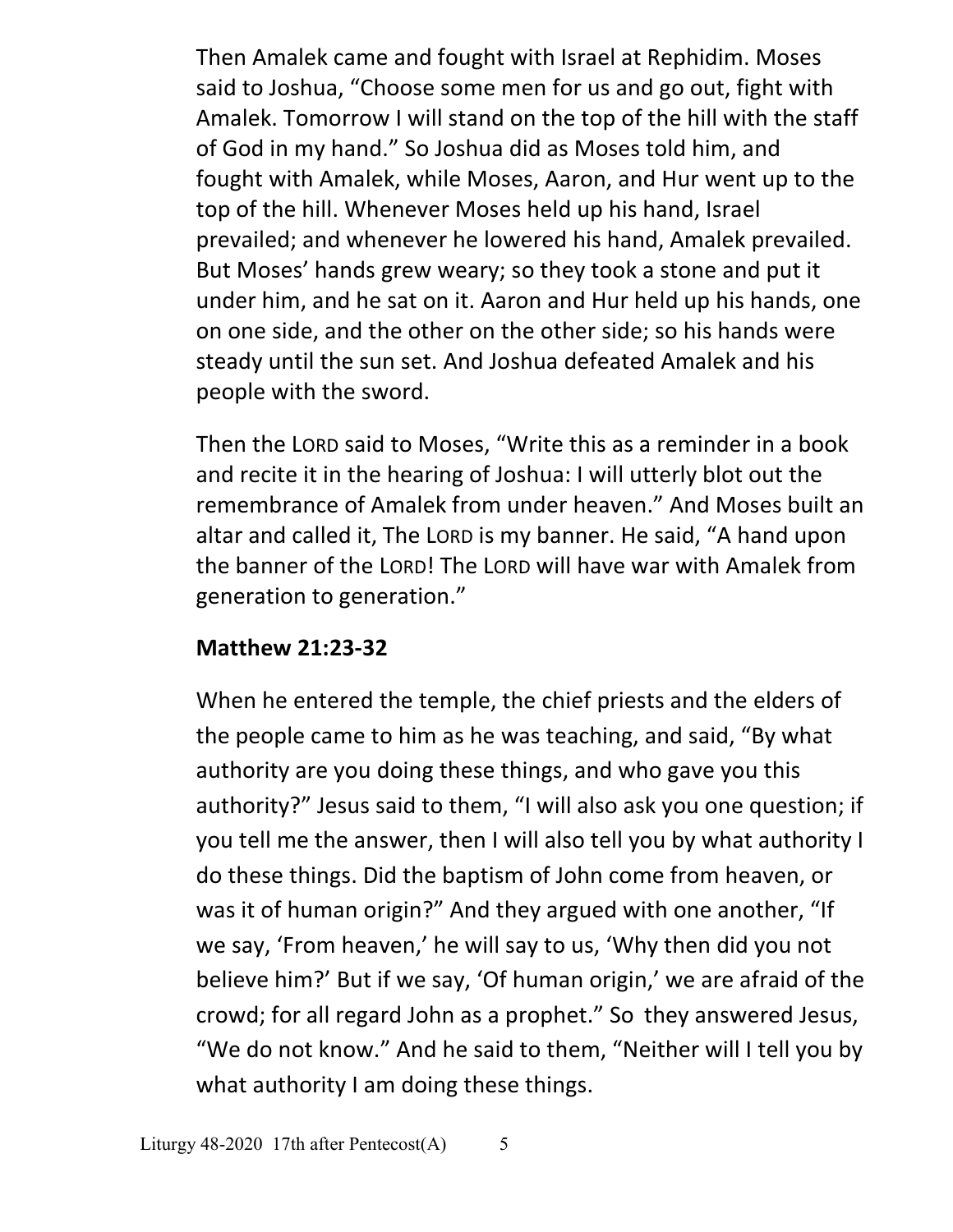# **The Parable of the Two Sons**

"What do you think? A man had two sons; he went to the first and said, 'Son, go and work in the vineyard today.' He answered, 'I will not'; but later he changed his mind and went. The father went to the second and said the same; and he answered, 'I go, sir'; but he did not go. Which of the two did the will of his father?" They said, "The first." Jesus said to them, "Truly I tell you, the tax collectors and the prostitutes are going into the kingdom of God ahead of you. For John came to you in the way of righteousness and you did not believe him, but the tax collectors and the prostitutes believed him; and even after you saw it, you did not change your minds and believe him.

# **Anthem**

#### **Sermon**

# **Pastoral Prayer**

# **Responding to the Word**

| <b>Hymn</b> | "Come Touch Our Hearts" | MV # 12 |
|-------------|-------------------------|---------|
|             |                         |         |

#### **Blessing**

 Go from this place to live under God's humble care. Seek simple joys. Love one another unconditionally. Share kindness. Follow the way of the Christ. And take with you the quiet assurance that God's Spirit will always be with you this day and forevermore. Amen.